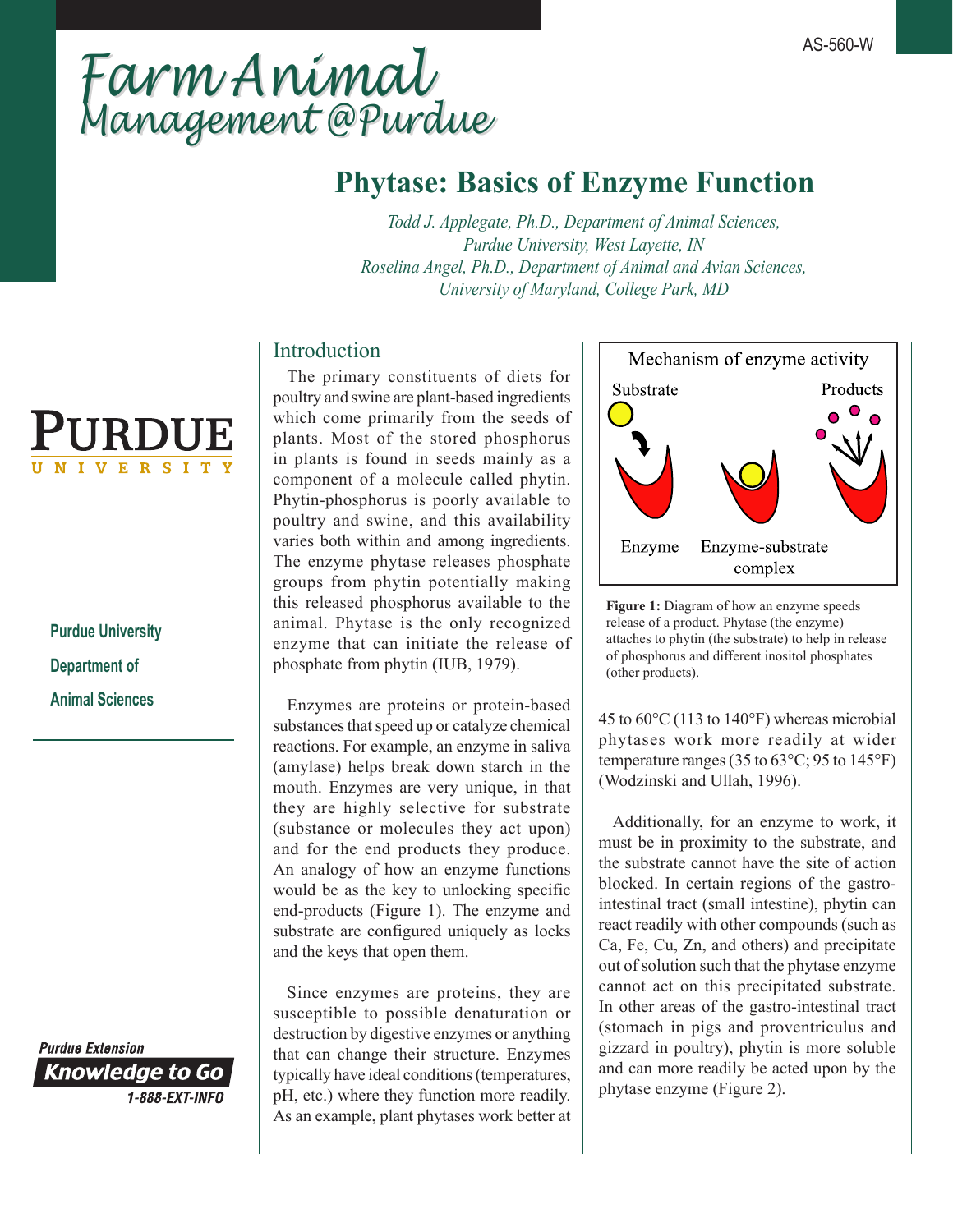

**Figure 2:** Demonstration of what occurs to phytin-Ca complex in the stomach (pH 2.5) and small intestine (pH 6.5). At the higher pH, phytase cannot work as easily on the substrate phytin because the subtstrate is precipitated.

## *Phytin*

Phosphorus is predominately stored in mature seeds as a mineral complex known as phytin. The molecule in its uncomplexed-state is referred to as phytic acid (Figure 3). Phytinphosphorus within a given feedstuff is variable, but typically averages 72 and 60 percent of total seed phosphorus in corn and soybean meal (SBM), respectively, the two predominant feed ingredients in poultry and swine diets in the U.S. (Ravindran et al., 1995). Phytic acid is highly reactive and readily forms complexes with Ca, Fe, Mg, Cu, Zn, carbohydrates, and proteins. These complexes are substantially less soluble in the small intestine and, therefore, less likely to interact with phytase (Figure 2; Angel et al.,



**Figure 3.** Phytic acid, the predominate storage form of phosphorus in mature seeds (figure courtesy of W. Schmidt – USDA/ARS).

2002). For this reason, phytin is often considered to be an anti-nutrient because of its ability to bind with other nutrients rendering those nutrients as well as the phosphorus contained in the phytin molecule partially or completely unavailable to the animal.

Phytin in feedstuffs is relatively heat stable. Pelleting does not appear to affect phytin content greatly (Skoglund et al., 1997). These researchers found that pelleting at 81C reduced phytin content in a mixed rapeseed, barley, and pea diet by 7 percent. O'Dell (1962) found, however, that nearly 88 percent of phytin in soybeans could be degraded if autoclaved at 115°C (239°F) for four hours.

The location of phytin within seeds differs among different plants. Ninety percent of the phytin in corn is found in the germ portion of the kernel, while in wheat and rice most of the phytin is in the aleurone layers of the kernel and the outer bran (O'Dell et al., 1976). In most oilseeds and grain legumes, the phytin is associated with protein and concentrated within sub-cellular inclusions called globoids that are distributed throughout the kernel; however, in soybean seeds, there appears to be no specific location for phytin (Ravindran et al., 1995). The location specificity within certain grains can be potentially exploited such that by-products of the grain can be produced that contain minimal quantities of phytin phosphorus.

Phytin phosphorus content in grains can be variable (Table 1). Factors influencing this variability are still unknown, but soil and environmental factors may affect this content (Cossa et al., 1997, Raboy and Dickinson, 1993). Raboy and Dickinson (1993) reported that the magnitude of the effect of soil phosphorus on soybean seed phytic acid was variety specific. Regardless of variety, phytic acid content increased as soil phosphorus availability increased. Non-phytic acid phosphorus levels in the seed, however, did not change.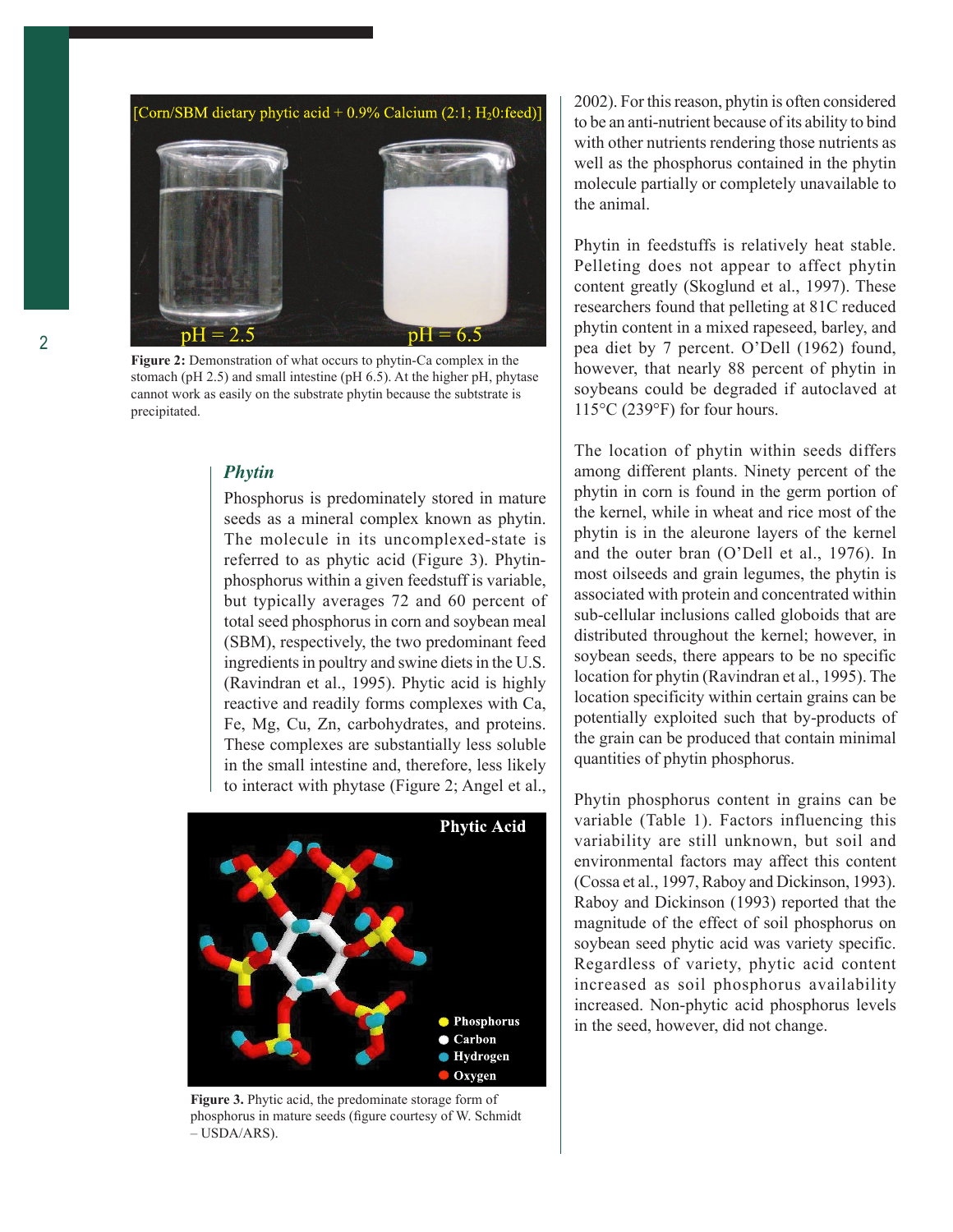### *Phytase*

The International Union of Biochemistry (1979) recognizes two general classes of phytases , 3 phytase and 6-phytase based on the location of the phosphate group, within the phytin molecule, that is hydrolyzed first. Microbial or fungal phytases typically hydrolyze the phosphate at the three position and plant phytase the phosphate at the six position of the phytin molecule. After releasing the first phosphate group, the five remaining phosphate groups can be sequentially released from phytin by phytase and nonspecific, acid phosphatases, which are present in large quantities in the digestive tract (Maenz and Classen, 1998). The hydrolytic action of phytase on phytin-phosphorus has been known for some time (Dox and Golden, 1911); however, large-scale, commercial production of phytase has occurred only in the 1990's (Wodzinski and Ullah, 1996).

#### *Enzyme Activity*

One unit of phytase is defined as the amount of enzyme required to liberate one µmol of orthophosphate from phytin per minute at pH 5.5 and 37° C (Zyla et al., 1995). Phytase assays, however, may differ among suppliers. Similarly, as enzyme characteristics differ among phytases, therefore, a unit of activity in the above



**Figure 4.** Diagram of release of phosphate from phytin by the enzyme, phytase. (figure courtesy of W. Schmidt  $-$  USDA/ARS).

conditions does not necessarily translate into the same amount of phosphorus released within the animal. This last point is key, because it is not the commercially misused term "efficacy" that is important when considering commercial phytases, but the amount of phosphorus liberated by the phytase at the manufacturers recommended inclusion level for the specific dietary ingredients and nutrient levels being used. This ultimately would translate to a cost of the phytase per unit of phosphorus made available.

**TABLE 1.** Phytin-phosphorus (PP) content of feed ingredients as a percent of total phosphorus (TP) <sup>2</sup>Nelson et al. (1968) and 3 Cossa et al. (1997), 4 Barrier-Guillot et al. (1996a)

| Ingredient                             | Number of Samples | PP, $%$ (SD)             | PP, % of TP  |
|----------------------------------------|-------------------|--------------------------|--------------|
| <sup>1</sup> Soy beans G max<br>G soja | 24<br>24          | 0.41(0.22)<br>0.56(0.18) | 69.5<br>72.7 |
| SBM (50% protein)                      | 20                | 0.37(0.03)               | 71           |
| <sup>2</sup> SBM (44% protein)         | 3                 | 0.38                     | 58           |
| ${}^{2}Corn$                           | 10                | 0.17(0.02)               | 66           |
| <sup>3</sup> Corn                      | 54                | 0.27(0.24)               | 86           |
| <sup>2</sup> Corn Gluten Meal          | $\mathbf{1}$      | 0.36                     | 62           |
| $2$ Milo                               | 11                | 0.21(0.03)               | 68           |
| <sup>4</sup> Wheat                     | 56                | 0.218(.035)              | 60           |
| <sup>2</sup> Wheat                     | $\mathfrak{2}$    | 0.18                     | 67           |
| <sup>2</sup> Wheat Middlings           | 1                 | 0.35                     | 74           |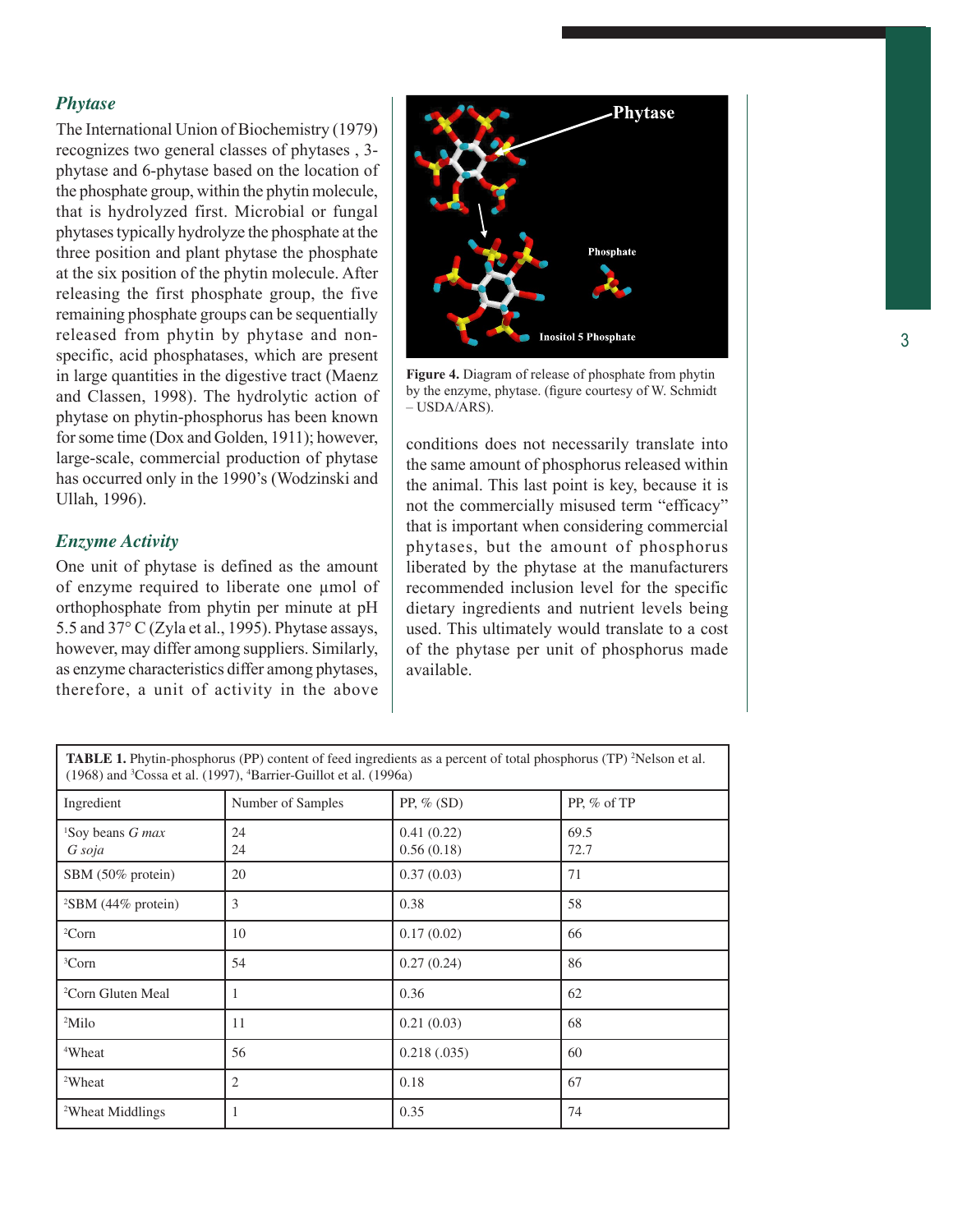## *Phytase in Plants*

Some feedstuffs contain considerable phytase activity (wheat, wheat bran, rye, barley), whereas others have little or no phytase activity (corn, oats, sorghum, and oilseeds) (Eeckhout, and de Paepe, 1994). Phytase activity in grains, such as wheat, have a very high correlation with overall P retention in both pigs and broilers when diets are fed in mash form (i.e. diets that are not pelleted) (Barrier-Guillot et al., 1996). Within wheat samples, the phytase activity can be highly variable (915 to 1581 U/kg; Eeckhout and de Paepe, 1994). Much of this variation can be explained through cultivar differences (Barrier-Guillot et al., 1996) and possibly through grain storage time and conditions. Because of this high variability of phytase activity in feedstuffs it cannot be counted on as a consistent source in most commercial poultry and swine operations.

Optimal temperature ranges of plant phytases are from 45 to  $60^{\circ}$  C (113 to 140 $^{\circ}$  F) (Wodzinski and Ullah, 1996). Plant phytases, however, may be partially or totally inactivated by over-heating or high steam-pelleting temperatures (Ravindran et al., 1995). Phillippy (1999) also demonstrated that wheat phytase lost substantial activity when incubated with pepsin, a proteolytic digestive enzyme. Temperature stability of plant phytases, therefore, is not good and therefore, is a primary drawback when diets are pelleted. Producers that feed mash (diets that are not pelleted) diets may find some benefit from plant phytases but must consider the high inherent variability.

#### *Phytase from Bacteria, Fungi, and Yeasts*

Inclusion of fungal phytase in diets for poultry and swine has resulted in considerable improvement in phosphorus retention. When at least 1000 U/kg of fungal phytase is included in corn/SBM-based diets of pigs, phosphorus retention was increased from 52 to 64% (Kornegay, 1999). Similarly, phosphorus retention by broilers was improved from 50 to 60% by supplementing diets with a fungal phytase (Kornegay et al., 1996; Simons et al., 1990). Efficacy of phytase supplementation, however, is dependent on microbial source, form of the enzyme (coated, size of the particle, etc.), temperature, and pH optima of the enzyme, diet mineral concentration (Ca, Fe, Mg, Cu, and Zn), ingredients used in the diet, diet manufacturing methodology, form of the diet (pelleted, mash, or liquid), location of addition of phytase (postpelleting or mixer), type and level of vitamin D metabolites, disease status of the animal, and other factors (Ravindran et al., 1995).

Commercial phytases are typically produced using recombinant DNA technology. For example, a bacterial phytase gene has recently been inserted into yeast for commercial production. Recent gene insertion technology has greatly improved functional use of phytases by improving their thermostability, pH specificity, and resistance to break-down by other digestive enzymes in the animal.

#### *Summary*

The enzyme phytase is a novel and cost effective tool in poultry and swine diets that improves phosphorus utilization from phytin, the storage form of phosphorus in feedstuffs. As phosphorus retention is still far below a hypothetical maximum of 100%, considerable room for improvement in phytin-phosphorus release and overall phosphorus retention by poultry and swine still exists.

#### *References:*

Angel, R., N.M. Tamim, T.J. Applegate, A.S. Dhandu, and L.E. Ellestad, 2002. Phytic acid chemistry: influence on phytin –phosphorus availability and phytase efficacy. *J. Appl. Poult. Res.* 11:471-480.

Barrier-Guillot, B., P. Casado, P. Maupetit, C. Jondreville, and F. Gatel, 1996a. Wheat phosphorus availability: 1-In vitro study; Factors affecting endogenous phytasic activity and phytic phosphorus content. *J. Sci. Food Agric.* 70:62-68.

Barrier-Guillot, B., P. Casado, P. Maupetit, C. Jondreville, and F. Gatel, 1996b. Wheat phosphorus availability: 2-In vivo study in broilers and pigs; relationship with endogenous phytasic activity and phytic phosphorus content in wheat. *J. Sci. Food Agric.* 70:69-74.